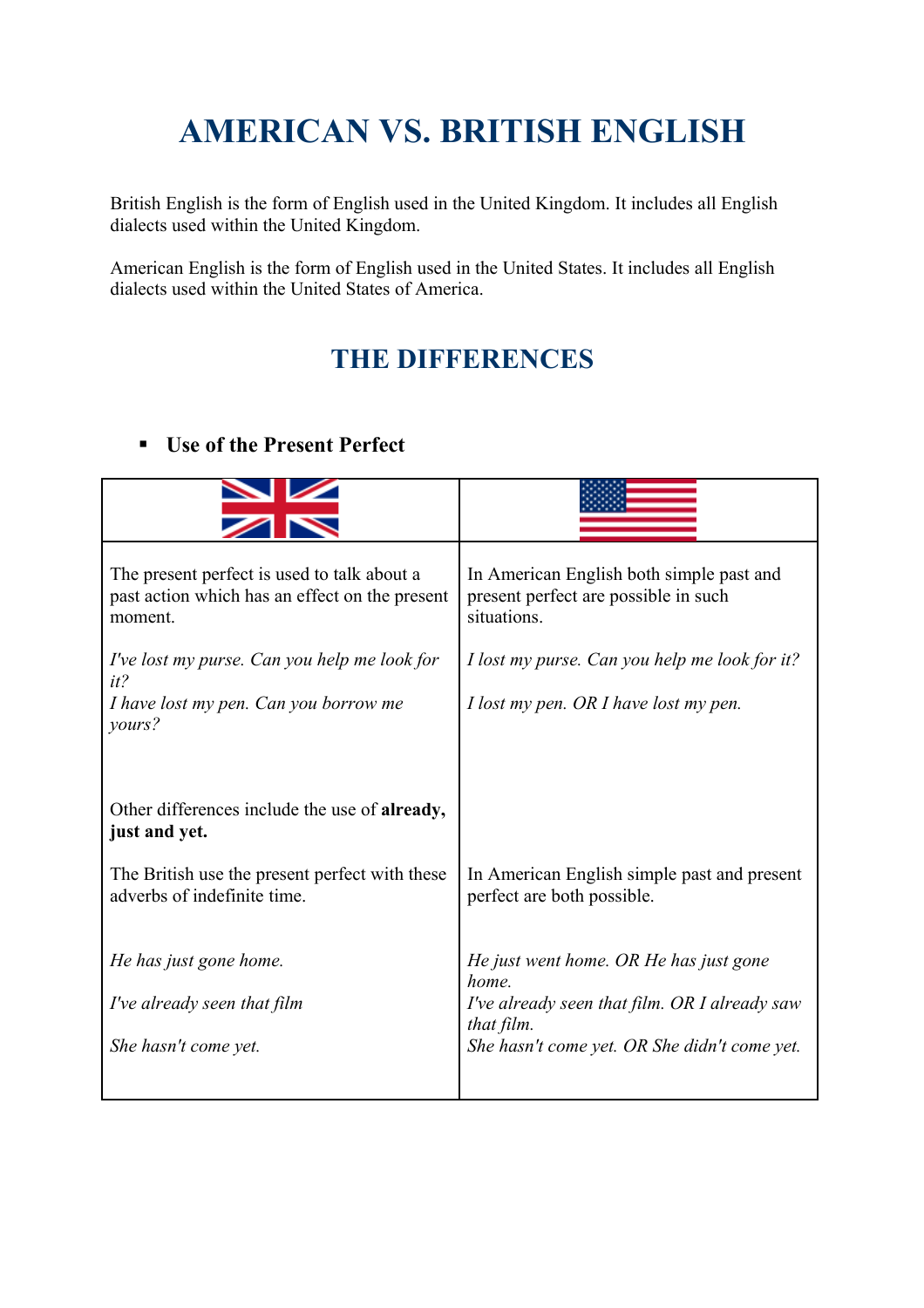#### **Possession**

| British people normally use <b>have got</b> to                                             | In American English have and have got are. |
|--------------------------------------------------------------------------------------------|--------------------------------------------|
| show possession.                                                                           | both possible.                             |
| Have you got a car?                                                                        | Do you have a car? OR Have you got a car?  |
| He hasn't got any friends.                                                                 | He doesn't have any friends.               |
| She's got a beautiful new home.                                                            | She has a beautiful new home.              |
| <b>BUT!</b> Both forms are correct (and accepted<br>in both British and American English). |                                            |

### **The Verb Get**

| In British English the past participle of "get" | The past participle of the verb get is <b>gotten</b>           |
|-------------------------------------------------|----------------------------------------------------------------|
| is got.                                         | EXCEPT when have got means have.                               |
| He has got a prize.                             | He has gotten a prize.                                         |
| I have got two sisters.                         | <i>I have got two sisters.</i> $(=I$ <i>have two sisters.)</i> |

#### **Will/Shall**

| $\overline{\phantom{0}}$                                                                        |                                 |
|-------------------------------------------------------------------------------------------------|---------------------------------|
| In British English it is common to use shall<br>with the first person to talk about the future. | The Americans rarely use shall. |
| I shall/will never do it again.                                                                 | I will never do it again.       |
| In offers the British use shall.                                                                | The Americans use should.       |
| Shall I help you with it?                                                                       | Should I help you with it?      |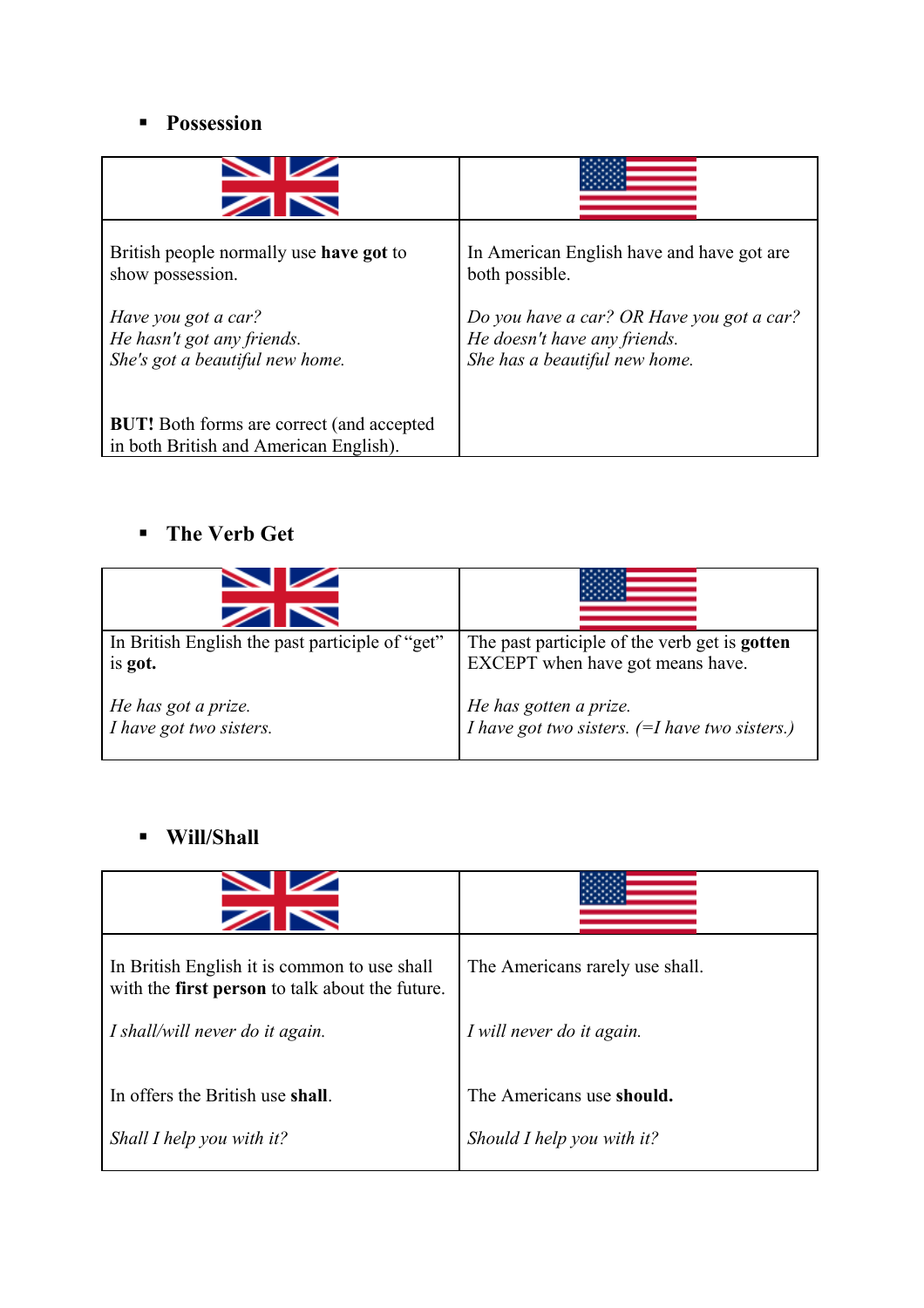#### **Need**

| In British English needn't and don't need to<br>are both possible. | The Americans use don't need to. |
|--------------------------------------------------------------------|----------------------------------|
| You needn't learn it.<br>OR You don't need to learn it.            | You don't need to learn it.      |

### **Use of the Subjunctive**

| In British English the subjunctive is formal<br>and unusual.<br>British people normally use should +<br>Infinitive or ordinary present and past tenses.                           | In American English it is common to use<br>subjunctive after words like essential,<br>suggest, insist, demand, ask, advice etc.<br>(Subjunctive is a special kind of present tense<br>which has no -s in the third person singular.) |
|-----------------------------------------------------------------------------------------------------------------------------------------------------------------------------------|--------------------------------------------------------------------------------------------------------------------------------------------------------------------------------------------------------------------------------------|
| We insisted that something should be done<br>about the problem.<br>It is essential that every child gets an<br>opportunity to learn.<br>She suggested that I should see a doctor. | We insisted that something be done about the<br>problem.<br>It is essential that every child get an<br>opportunity to learn.<br>She suggested that I see a doctor.                                                                   |

# **Collective Nouns**

| $\overline{\phantom{a}}$                                                                                       |                                                            |
|----------------------------------------------------------------------------------------------------------------|------------------------------------------------------------|
| Collective nouns like jury, government etc.,<br>can take both singular and plural verbs in<br>British English. | In American English they normally take a<br>singular verb. |
| The team is/are going to lose.                                                                                 | The team is going to lose.                                 |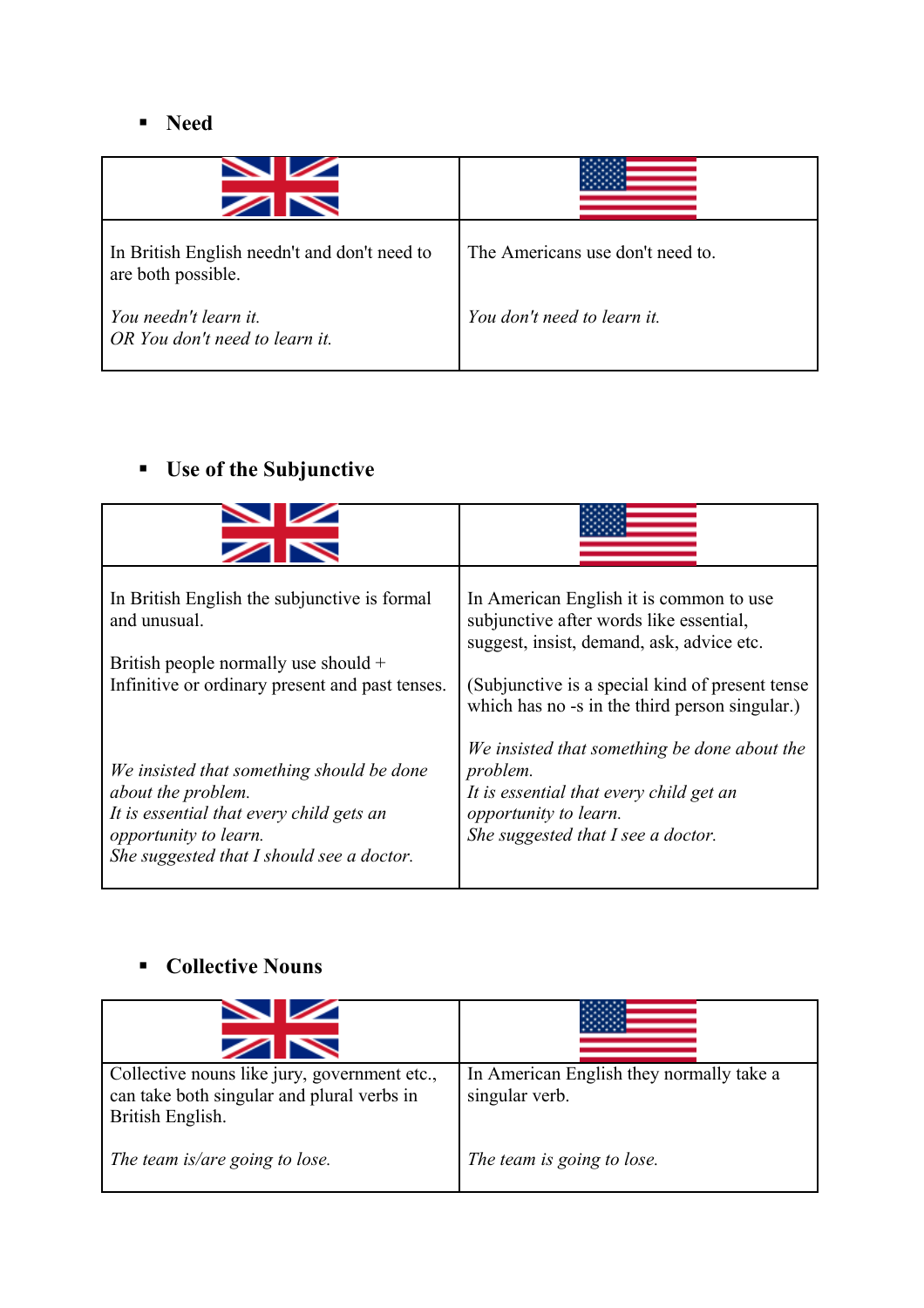# **Auxiliary verb + do**

| $\overline{\phantom{0}}$                                                                                             |                                                              |
|----------------------------------------------------------------------------------------------------------------------|--------------------------------------------------------------|
| In British English it is common to use do as a<br>substitute verb after an auxiliary verb.                           | Americans do not normally use do after an<br>auxiliary verb. |
| May I have a look at your book?<br>You may (do).<br>You were supposed to have finished your<br>work before you left. | $\cdots$<br>You may.<br>$\cdots$                             |
| I have (done).                                                                                                       | <i>I have</i>                                                |

#### **As if/ like**

| In American English it is common to use like<br>instead of as if/ as though. |                                         |
|------------------------------------------------------------------------------|-----------------------------------------|
| This is not correct in British English.                                      |                                         |
| He talks as if he knew everything.                                           | He talks like/as if he knew everything. |
|                                                                              |                                         |

# **The indefinite pronoun One**

| $\sim$                                                     |                                                                          |
|------------------------------------------------------------|--------------------------------------------------------------------------|
| In British English one is used throughout the<br>sentence. | The Americans normally use him/her, and<br>his/her to refer back to one. |
| One must love one's country.                               | One must love his/her country.                                           |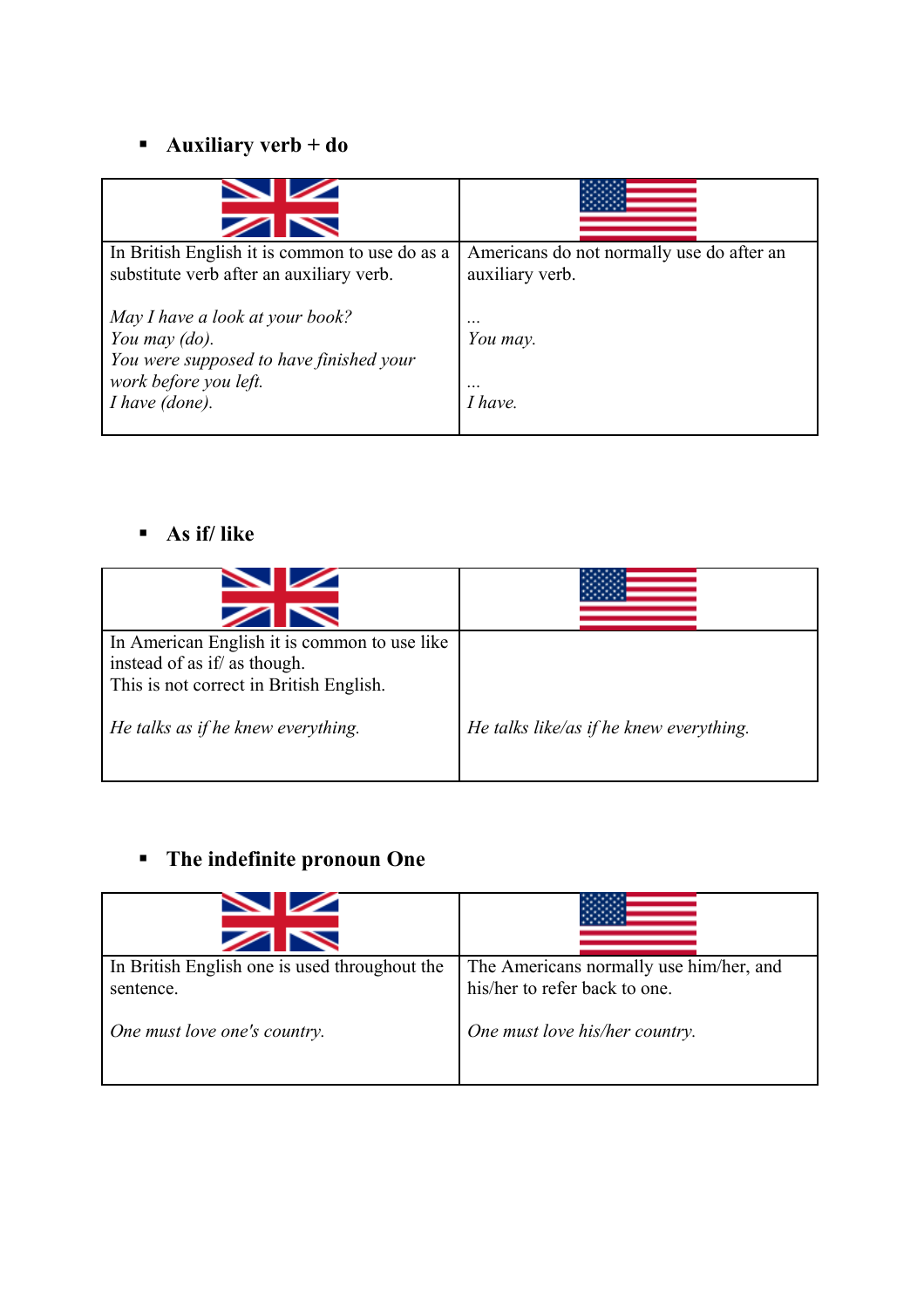### **Mid position adverbs**

| $\overline{\phantom{0}}$                                                            |                                                                                                   |
|-------------------------------------------------------------------------------------|---------------------------------------------------------------------------------------------------|
| In British English they are placed after<br>auxiliary verbs and before other verbs. | In American English mid position adverbs<br>are placed before auxiliary verbs and other<br>verbs. |
| He has probably arrived now.<br>I am seldom late for work.                          | He probably has arrived now.<br>I seldom am late for work.                                        |

# **Prepositions**

| $\overline{\phantom{0}}$                                                                                                                          |                                                                                                                                                        |
|---------------------------------------------------------------------------------------------------------------------------------------------------|--------------------------------------------------------------------------------------------------------------------------------------------------------|
| British speakers say:                                                                                                                             | American speakers use:                                                                                                                                 |
| - at the weekend, at weekends<br>- in a team<br>- write to me<br>$-$ (to live) in a street<br>- different from/different to<br>- Monday to Friday | - on the weekend, on weekends<br>- on a team<br>- write me<br>- (to live) on a street<br>- different from/different than<br>- Monday through/to Friday |

# **Past Simple/Past Participles**

| The irregular form of following verbs is<br>generally more used in British English and<br>the regular form is more common to<br>American English. |                                                                                    |
|---------------------------------------------------------------------------------------------------------------------------------------------------|------------------------------------------------------------------------------------|
| Burn - burnt<br>Dream - dreamt<br>Lean - leant<br>Learn - learnt<br>Smell - smelt<br>Spell - spelt<br>Spill - spilt<br>Spoil - spoilt             | burned<br>dreamed<br>leaned<br>learned<br>smelled<br>spelled<br>spilled<br>spoiled |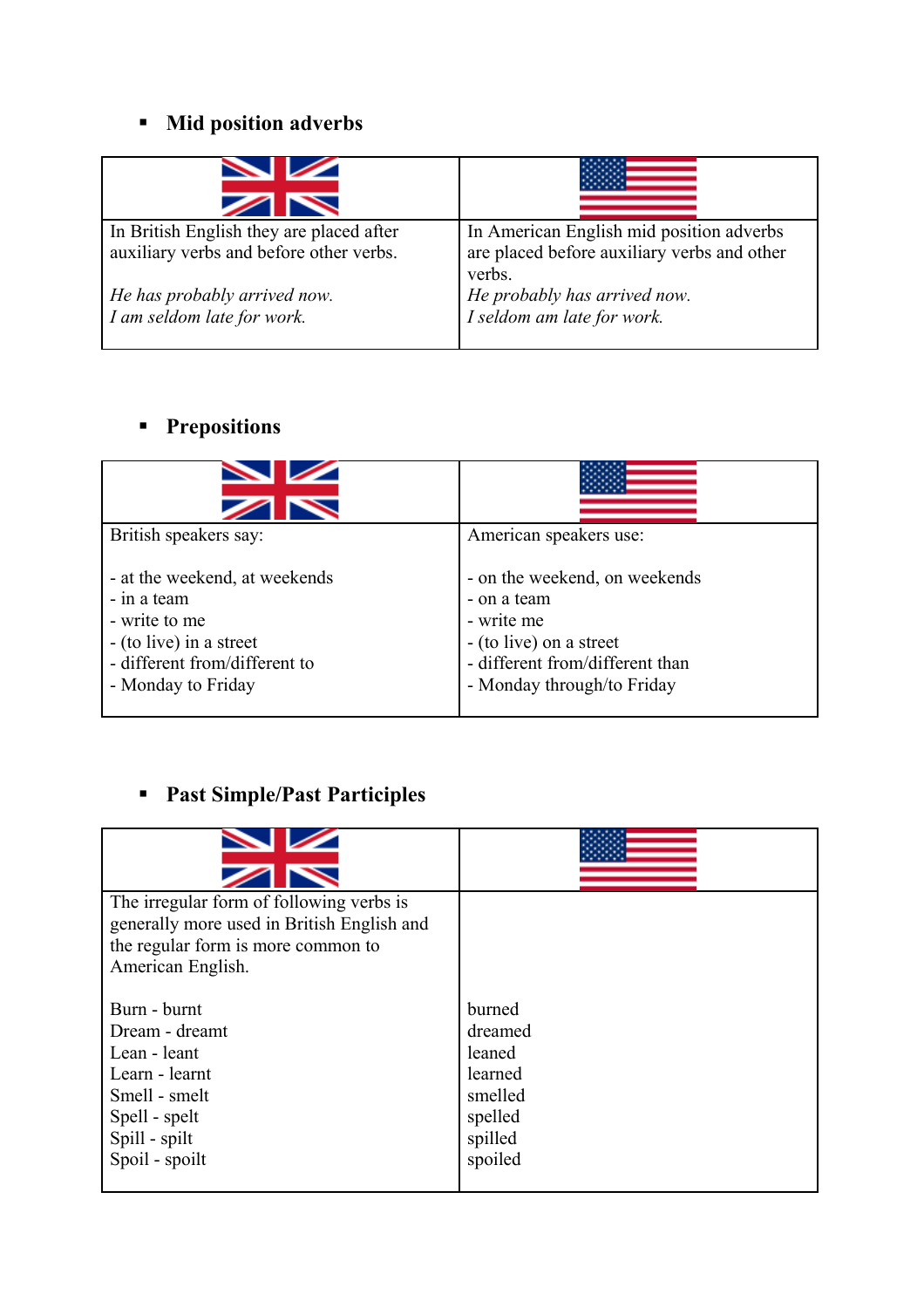#### **Spelling**

Here are some general differences between British and American spelling:

| <b>British English</b>                | <b>American English</b> | <b>Example (British - American)</b>                                                      |
|---------------------------------------|-------------------------|------------------------------------------------------------------------------------------|
| words ending in -re                   | change to -er           | centre - center; theatre - theater; metre - meter                                        |
| words ending in -our                  | change to -or           | colour - color; favourite - favorite; honour - honor                                     |
| words ending in -ogue                 | change to -og           | catalogue - catalog; dialogue - dialog; analogue - analog                                |
| words ending in -ise/ize              | ending only in -ize     | realise/realize - realize; analyse - analyze; criticise -<br>criticize                   |
| final -1 doubled after<br>short vowel |                         | final -1 not always doubled travelled - traveled; fulfill - fulfil; modelling - modeling |
| words ending in -ence                 | change to -ense         | defence - defense; licence - license                                                     |
| words ending in - que                 | change to -ck or -k     | banque - bank; cheque - check;                                                           |

#### **Adverbs**

| The Americans tend to use adjectives instead<br>of adverbs. |                                                      |
|-------------------------------------------------------------|------------------------------------------------------|
| He did that really quickly.<br>Let's take things slowly.    | He did that real quickly.<br>Let's take things slow. |

#### **Plurals**

| There are a number of nouns that are<br>uncountable in British English while they do<br>have a plural form in American English. |                                 |
|---------------------------------------------------------------------------------------------------------------------------------|---------------------------------|
| types of accommodation<br>types of food<br>strands of hair                                                                      | accommodation<br>foods<br>hairs |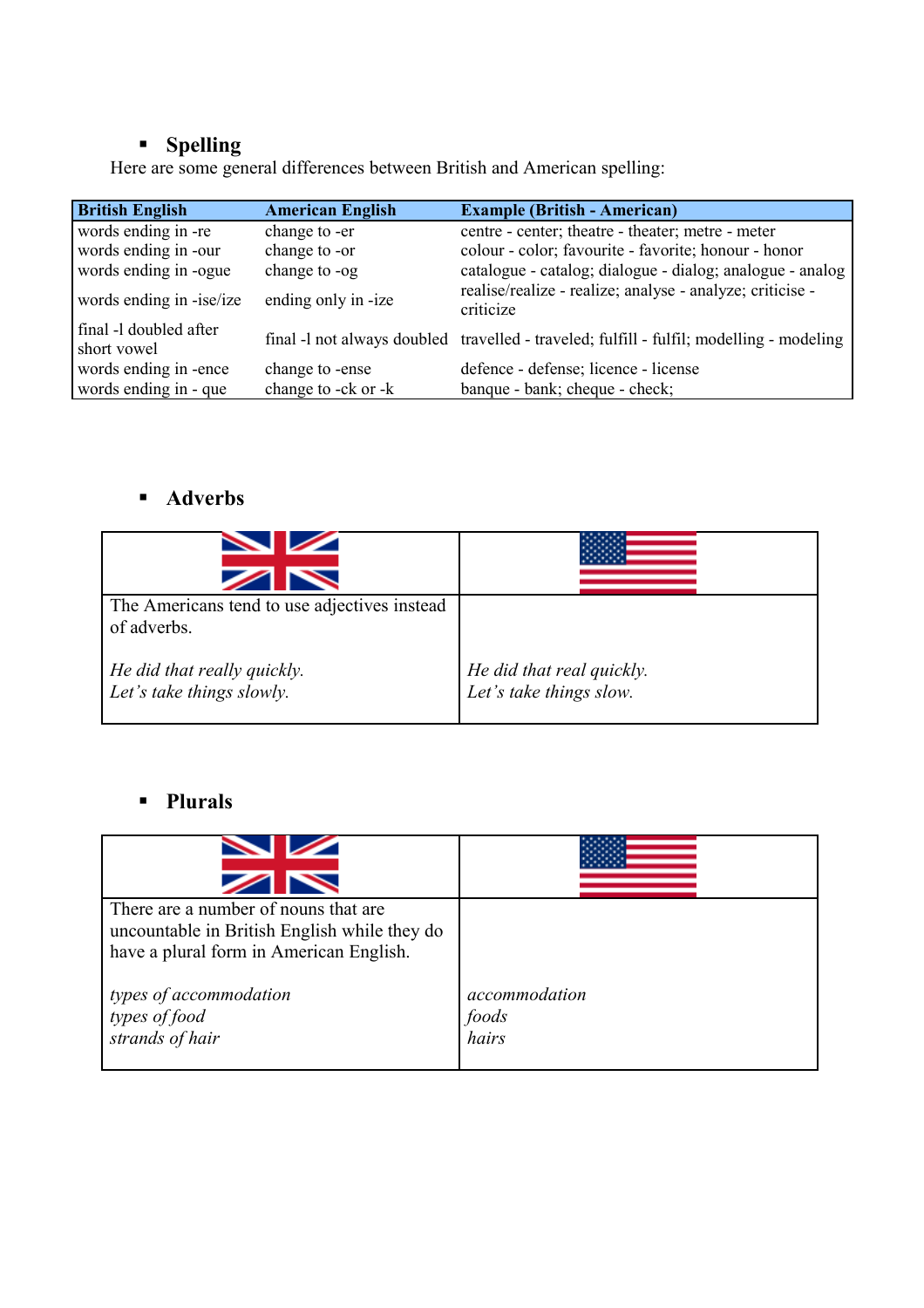### **American English Reductions Definition**

It is useful to know how reductions are used in American English. You sound more natural and understand conversations between native American speakers.

| Reductions are reduced forms of English<br>words. |        |
|---------------------------------------------------|--------|
| Reductions are not real words in English.         |        |
| Examples:                                         |        |
| want to                                           | wanna  |
| going to                                          | gonna  |
| got to                                            | gotta  |
| let me                                            | lemme  |
| give me                                           | gimme  |
| don't you                                         | doncha |
| get you                                           | getcha |
| want you                                          | wancha |

#### **Abbreviations**

| $\blacksquare$<br>$\blacktriangleright$                                    |                                                        |
|----------------------------------------------------------------------------|--------------------------------------------------------|
| In British English abbreviations are usually<br>written without full stop. | Full stops are normal in American English.             |
| Mr                                                                         | Mr. (Mister)<br>Dr. (Doctor)<br>Ltd. (Limited company) |
| Dr                                                                         |                                                        |
| Ltd                                                                        |                                                        |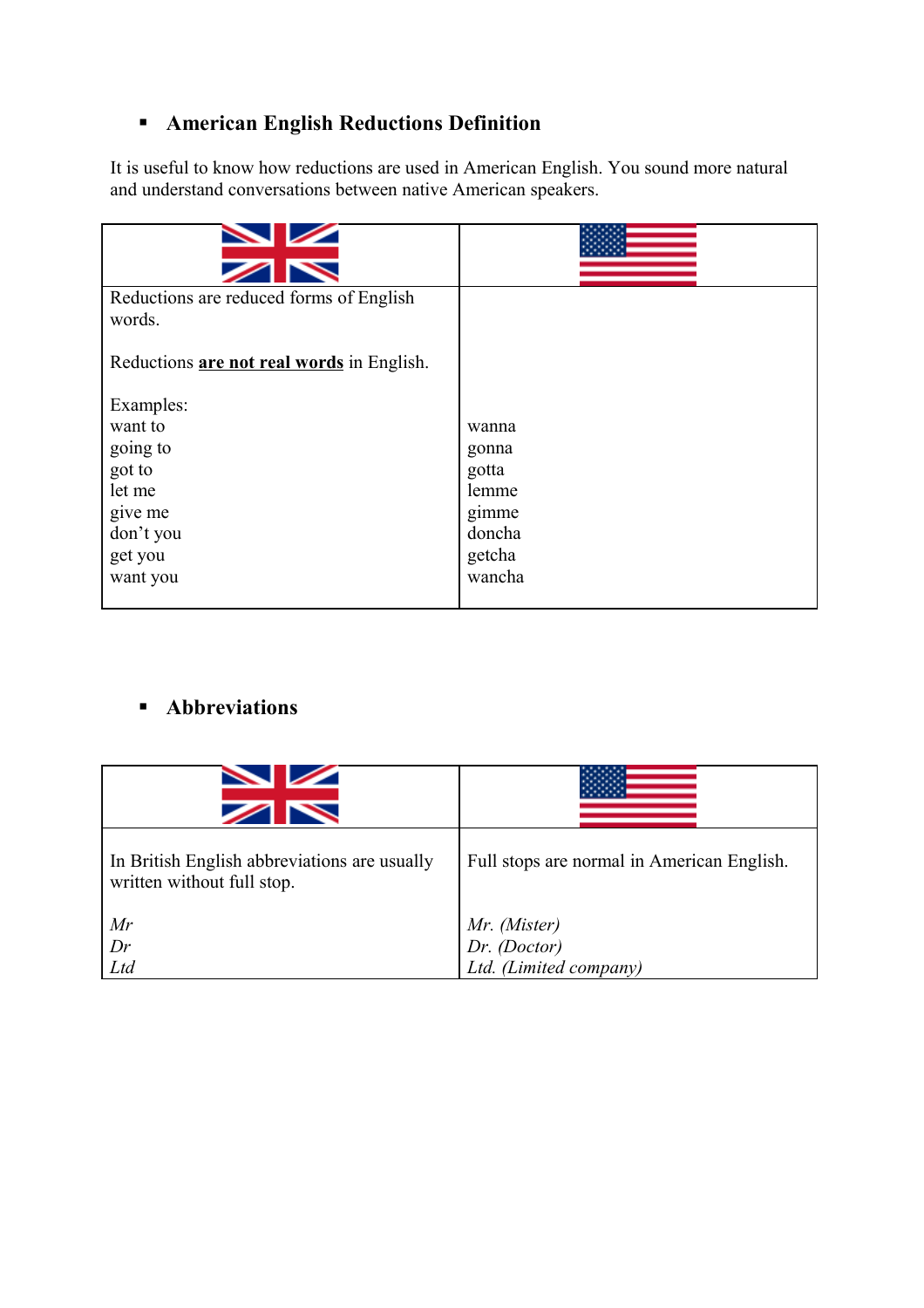### **Vocabulary**

| American       | <b>British</b><br>$\frac{\sum x}{\sum x}$ | <b>Czech</b>    |
|----------------|-------------------------------------------|-----------------|
| apartment      | flat                                      | byt             |
| argument       | row                                       | pře             |
| baby carriage  | pram                                      | kočárek         |
| band-aid       | plaster                                   | náplast         |
| bill           | banknote                                  | bankovka        |
| can            | tin                                       | plechovka       |
| check          | bill                                      | účet            |
| chopped meat   | mince-meat                                | mleté maso      |
| cookie         | biscuit                                   | sušenka         |
| cop            | bobby                                     | policajt        |
| corn           | maize                                     | kukuřice        |
| diaper         | nappy                                     | plena           |
| elevator       | lift                                      | výtah           |
| eraser         | rubber                                    | guma            |
| fall           | autumn                                    | podzim          |
| flashlight     | torch                                     | baterka         |
| fries          | chips                                     | hranolky        |
| first floor    | ground floor                              | přízemí         |
| gas            | petrol                                    | benzin          |
| guy            | bloke                                     | chlap           |
| highway        | motorway                                  | silnice         |
| hood (car)     | bonnet                                    | kapota          |
| jell           | jelly                                     | želé            |
| <u>  jelly</u> | jam                                       | džem            |
| kerosene       | paraffin                                  | petrolej        |
| lawyer         | solicitor                                 | právní zástupce |
| line           | queue                                     | fronta          |
| mail           | post                                      | pošta           |
| movie theater  | cinema                                    | kino            |
| muffler        | silencer                                  | tlumič          |
| napkin         | serviette                                 | ubrousek        |
| overpass       | flyover                                   | nadjezd         |
| pacifier       | dummy                                     | dudlík          |
| pants          | trousers                                  | kalhoty         |
| parking lot    | car park                                  | parkoviště      |
| period         | full stop                                 | tečka           |
| pharmacist     | chemist                                   | lékárník        |